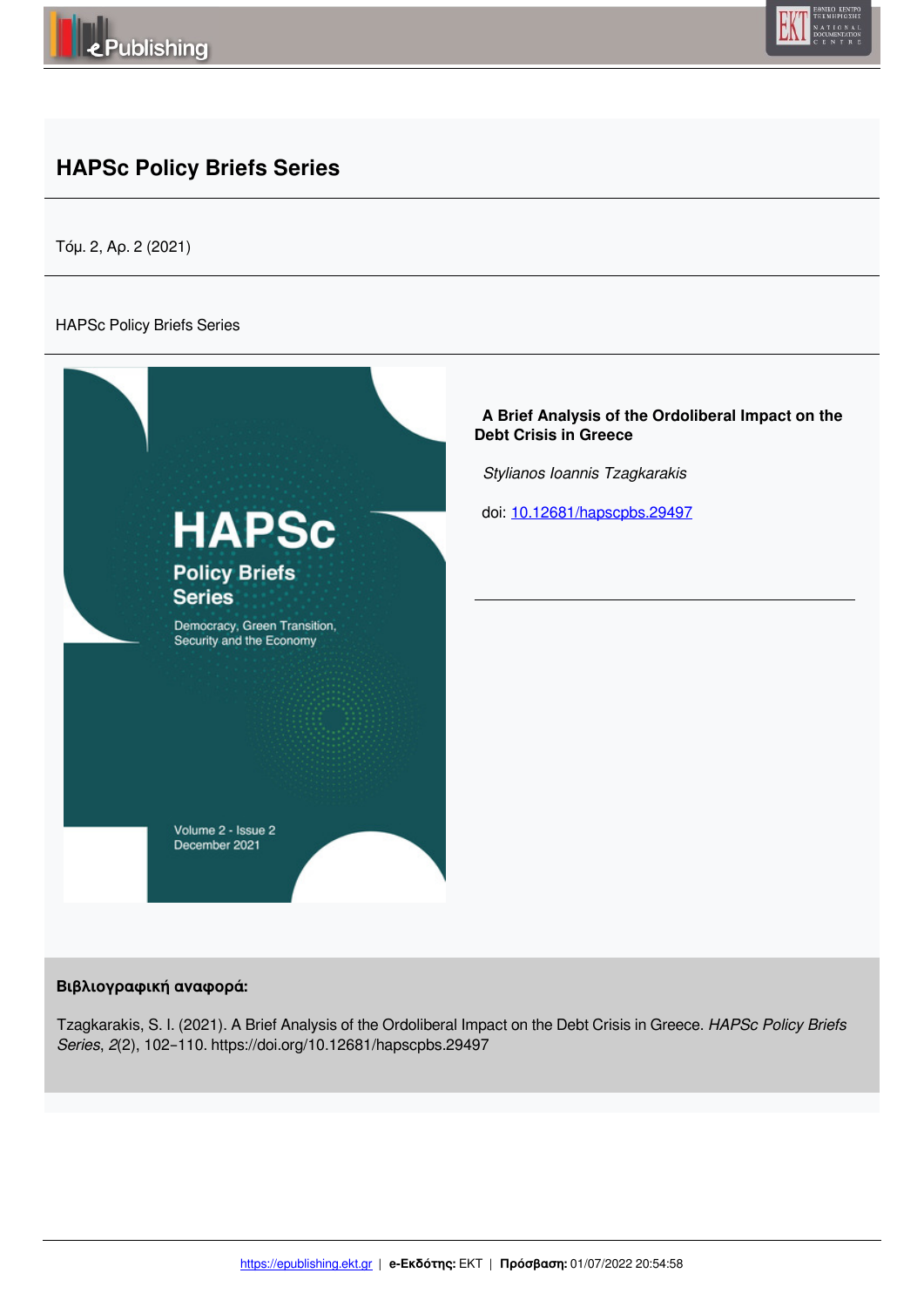

# **A Brief Analysis of the Ordoliberal Impact on the Debt Crisis in Greece<sup>1</sup>**

Stylianos Ioannis Tzagkarakis**<sup>2</sup>**

# **Abstract<sup>3</sup>**

The last decade Greece has experienced a multidimensional crisis and its consequences are still evident. Several scholars have already analyzed the effects of the crisis and have provided useful outcomes, assessing its causes, policies and consequences. This study emphasizes on some factors that have not been thoroughly analyzed. Therefore, aspects of the impact of ordoliberal directions on the formulation of the debt crisis management policies in Greece as well as the social and economic implications are studied. The main objective is to examine the role of ordoliberalism at policy making and the economic and social implications through the brief analysis of quantitative (secondary) and qualitative (primary) data in order to produce empirically grounded policy proposals in order to effectively advance the goals set for Social Europe through the convergence of the European periphery.

**Keywords:** ordoliberalism; crisis; socio-economic consequences, Social Europe.

## **Introduction**

Ordoliberalism is a fundamental concept on which the German political system is based and its roots can be traced back to the first decades of the 20<sup>th</sup> century. The leading role played by Germany in the Eurozone has given the opportunity to apply ordoliberal policies at the European level. These directions posed pressures to the peripheral countries and therefore Greece, as well as the other heavily indebted countries of the European periphery, was forced to implement, through the fiscal adjustment memoranda, a specific ordoliberal strategy pursued by Germany, which were largely technocratic in nature, with many questions to be addressed towards their democratic legitimacy. Based on the above, the main objective of this study includes the analysis of the social, political and economic dimensions and consequences of the ordoliberal doctrine in Greece.

Ordoliberalism was originally a theory that proposed a functional way of constructing a national economy and did not refer to a single monetary zone while its roots can be traced back to the 1930s (Bonefeld, 2012; Berghahn & Young 2012; Sally, 1996; Young, 2013). If ordoliberalism is an indication of how Germany really perceives a united Europe, we could support that it places more emphasis on rules. As Stark (2015) reported, ordoliberalism is based on the idea that markets need

<sup>1</sup> To cite this paper in APA style: Tzagkarakis, S. I. (2021). A Brief Analysis of the Ordoliberal Impact on the Debt Crisis in Greece. *HAPSc Policy Briefs Series, 2*(2), 102-110. DOI: 10.12681/hapscpbs.29497

<sup>2</sup> Post-doctoral researcher, Department of Political Science, University of Crete, Greece.

<sup>&</sup>lt;sup>3</sup> This paper is an output of a post-doctoral research which was co-financed by Greece and the European Union (European Social Fund-ESF) through the Operational Programme «Human Resources Development, Education and Lifelong Learning» in the context of the project "Reinforcement of Postdoctoral Researchers - 2nd Cycle" (MIS-5033021), implemented by the State Scholarships Foundation (ΙΚΥ).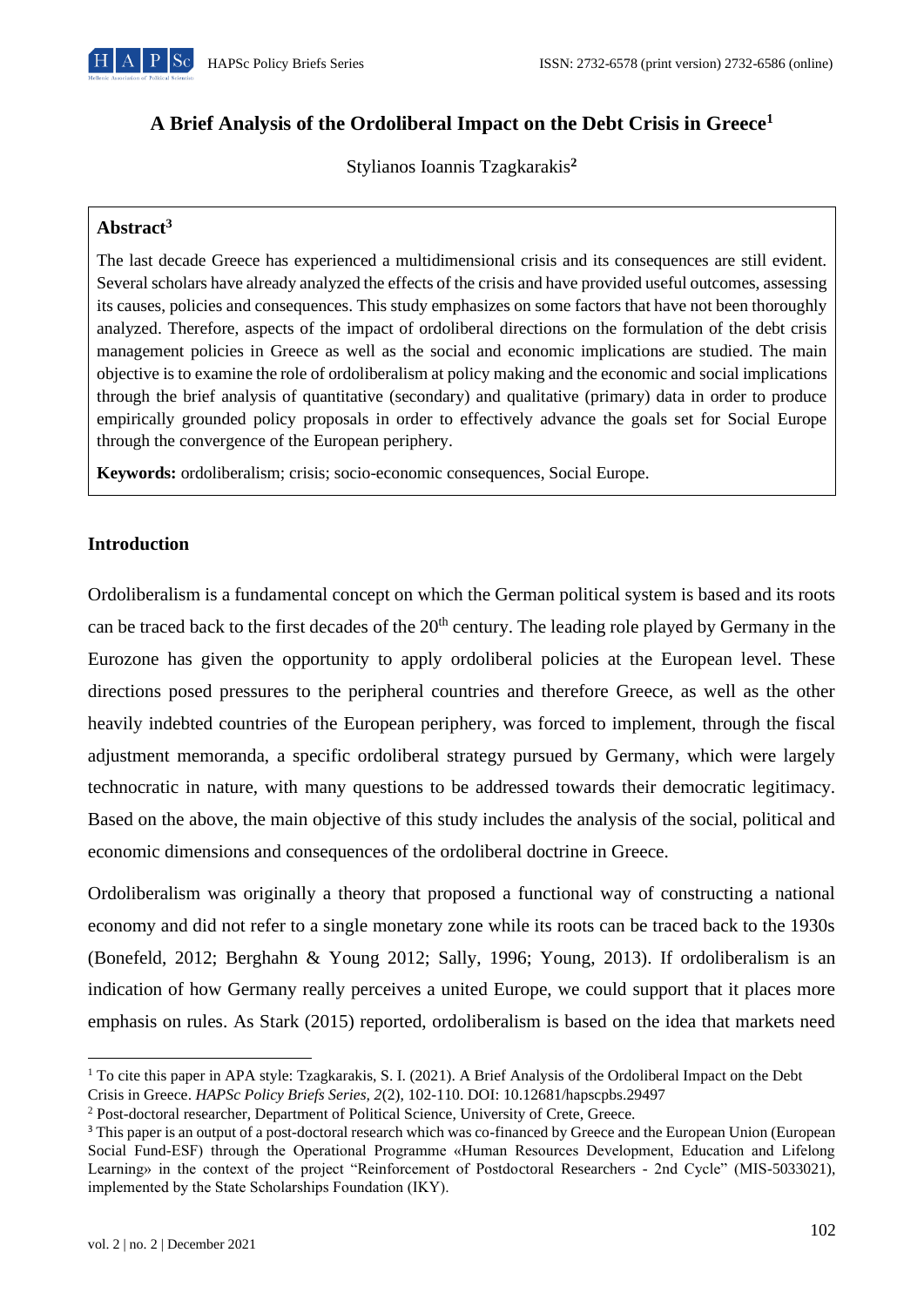

rules set and imposed by government. However, the problem is that the Eurozone is very different from a single democratic nation-state. In particular, since the crisis occurred, Germany has used its power as the strongest creditor country of the Eurozone to change the rules, for instance by introducing the debt limit, which was included in the 2011 Financing Agreement (Kundnani, 2015).

But if we focus on ordoliberalism as the only reason for the implementation of austerity policies during the crisis, then the analysis will largely suffer from significant shortcomings as the important particular national factors which have contributed in this direction will not have been considered. The austerity measures implemented from 2010 onwards, together with the large-scale immediate reforms that were imposed, created a completely different economic and social context compared to the precrisis period. Based on all the above, the main objective is to focus on the extent of the social impact of the debt crisis and to examine the role of ordoliberalism on the implementation of these policies. At the same time, a key component of the study is the focus on the level at which these policies have led to convergence or deviation from European social objectives, as set by the official institutions of the European Union.

## **An ordoliberal Eurozone?**

The construction of the European Union was mainly based on the principles of economic liberalism, but accompanied by market "repair" tools in order to create a model of "embedded liberalism" (Crespy & Menz, 2015: 1), in which it is clear that the principles of ordoliberalism and optimal economic zones played a key role as long as they support the creation of stable rules in order to avoid the rise of inflation and the creation of an economic zone that its members have positive economic growth rates at the same time (Patomäki, 2013). The Social Europe pillar, although there is not a commonly accepted definition of the "Social Europe" concept, is still one of the key parameters that stabilizes the negative social effects of the free market and focuses on creating the conditions for a sustainable and prosperous society. Both European policies, which Falkner (2010: 299) categorizes as policies of "distribution, regulation, cooperation and liberalization", and national policies, have created a framework that combines the principles of social and economic liberalism. Although several measures have been taken by the EU to promote the social pillar (see: European Council's, Commission's and Parliament's European Pillar of Social Rights and European Commission's Reflection Paper on the Social Dimension of Europe, 2017), the gap between the social and political pillar with the economic is still particularly large, while the convergence towards the goals of the former by the Southern European countries and mainly by Greece, is widely questioned (Bartlett & Prica, 2016).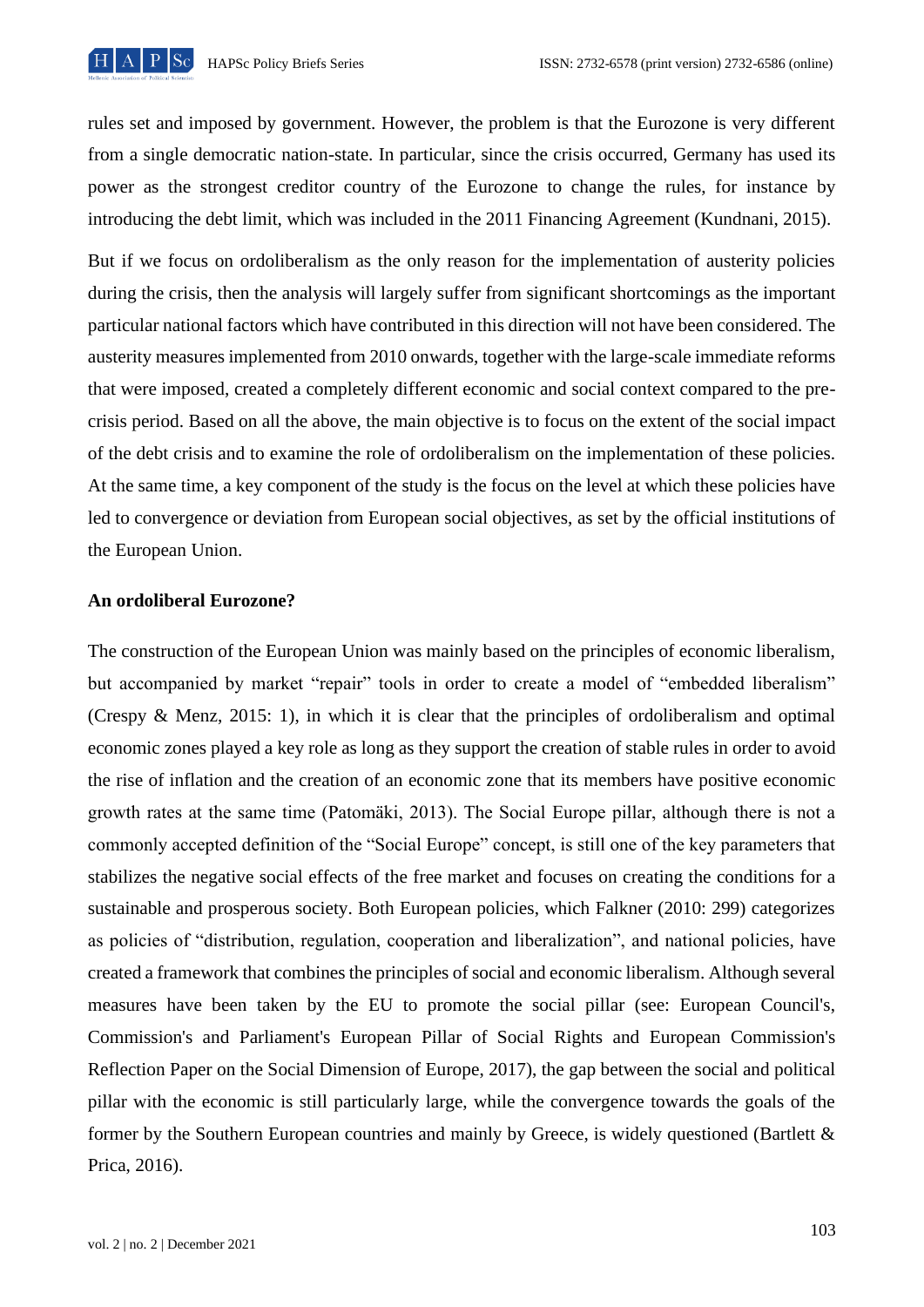

In addition, criticism of the legitimacy and ways in which specific measures are imposed by the institutions (Troika-IMF, EU, ECB) focuses on the fact that the European Union develops and enforces policies in a way that are not legitimized and serves several interests of specific countries such as Germany and less the common European interest. Ordoliberalism was therefore seen as an explanation for Germany's insistence that austerity should be implemented even if it takes decades for Greece to repay its debt (Atkins, 2011; Kundnani, 2012). The focus on competitiveness, individual responsibility and discipline in the rules were considered key components of the policy promoted by Germany in the countries of the Eurozone periphery and especially in Greece. It is a fact that all the measures implemented aimed at increasing the competitiveness of the economy, but because they focused on the existence of individual responsibility and the avoidance of the moral hazard danger, they forced the countries of the Eurozone periphery to accept their fiscal obligations. For these reasons, debt relief and the adoption of Eurobonds have not been viable options for austerity advocates. The only option was fiscal discipline on the basis of spending cuts (Bofinger, 2016; Dullien & Guérot, 2012; Moszynski, 2015), which are also linked to the ordoliberal tradition of strict adherence to the rules. After all, the adoption of rules and sanctions has been the basic development strategy of the European Economic and Monetary Union, which is characterized by the ordoliberal view of economic organization. Furthermore, the technocratic form of the reforms is related to the ordoliberal belief in the importance of science (ie technocracy) for the promotion of truth, that is, the "proper" solution and responsibility to policy makers. This belief is reinforced by the structure of the European institutions that formed the Troika, which handled debt and fiscal discipline. However, the actors that made up the Troika have been criticized for lack of democratic legitimacy, both before and during the Eurozone debt crisis (Howarth & Loedel, 2003; Majone, 2014).

### **The socio-economic impact of the crisis in Greece and the role of ordoliberalism**

### *Brief outline of secondary quantitative data analysis outcomes*

Greece is a typical example of a troubled welfare state, underdeveloped and dependent on a national economy which, being in the periphery of the EU and the Eurozone, has lost its competitive advantages, relied on borrowing and with a lack of political consensus. On the contrary, the development of the Single Market relied heavily on the perceptions of state intervention reduction and did not accordingly strengthened actions for common social policy directions but instead pushed Member States to further reduce their welfare state intervention.

At the societal level, it seems that the problems created by this policy direction during the crisis continue to persist without being able to converge with the core countries, despite the improvement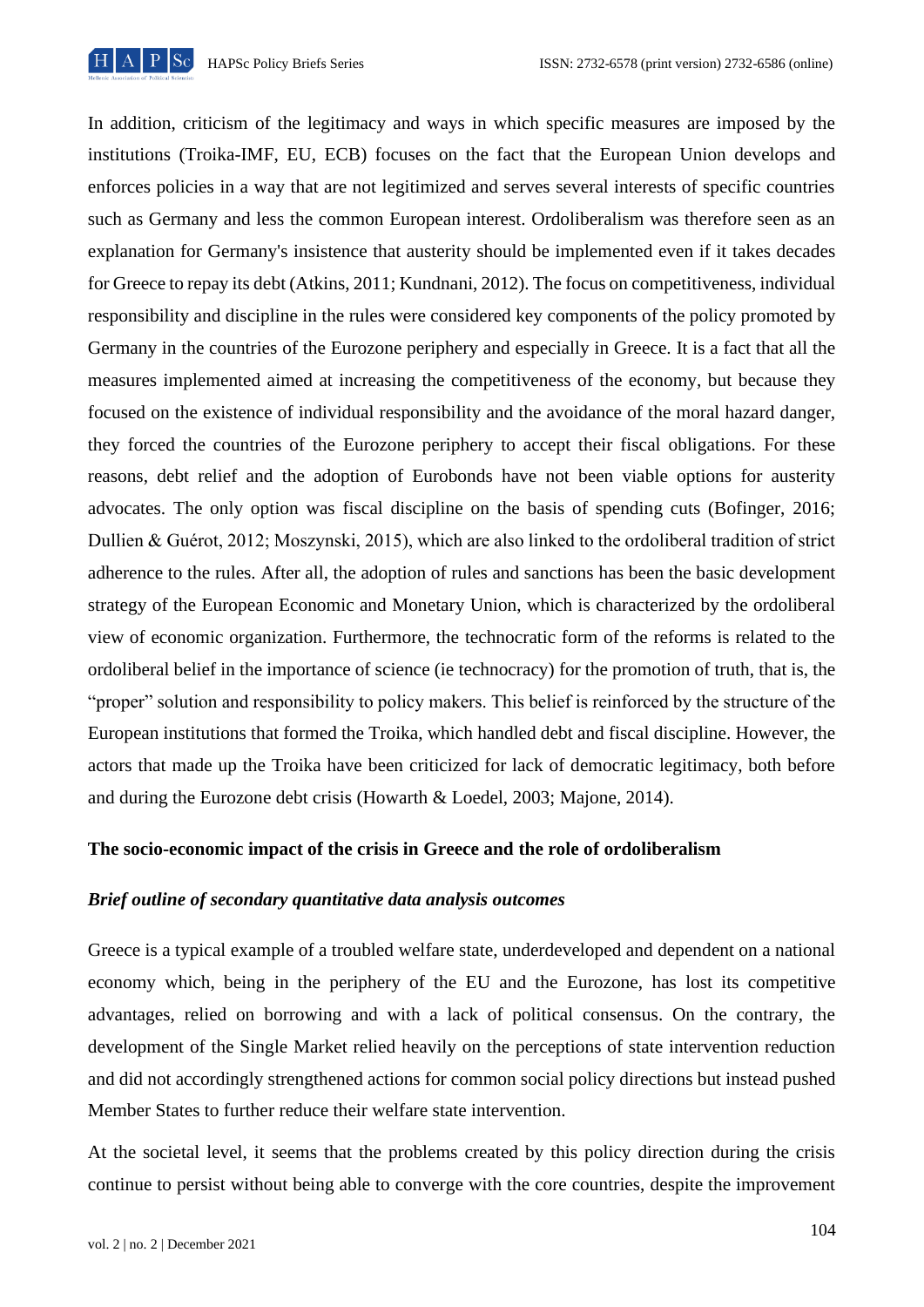in unemployment and poverty rates in recent years. However, the road to a real convergence of all the qualitative characteristics of social indicators (in-job poverty, NEETs, youth unemployment, etc.) is a long way off for the Eurozone countries.

Unfortunately, in the conditions of prolonged crisis, the achievement of the Social Europe goals becomes quite difficult, especially for Greece, as long as, while some indicators seem to have improved compared to 2012-2013, they are far from European averages. Specifically, in terms of the goals set by the European Commission for Social Europe (European Pillar of Social Rights) and based on the above analysis, Greece seems to be far behind most, as can be seen in the below figure.

**Figure 1: European Social Rights Pillar Objectives (left) and level of implementation in Greece (right)**

| Participation in education and<br>training?                                                     | • Poorly connected with labour market                             |
|-------------------------------------------------------------------------------------------------|-------------------------------------------------------------------|
| <b>Gender Equality?</b>                                                                         | • Lower levels in Greece                                          |
| Active support to employment?                                                                   | • To which employment? Mainly<br>precarious!                      |
| Wages which provide a decent<br>standard of living and prevent in-<br>work poverty?             | • The highest levels of in-work poverty                           |
| Social dialogue and<br>involvement of workers?                                                  | • Memoranda! Top-down measures                                    |
| <b>Work-life balance?</b>                                                                       | • Most working hours among EU M-S                                 |
| Childcare, support to children<br>and social protection?                                        | • Lower levels among EU M-S                                       |
| Old age income and benefits<br>which ensure living in dignity?                                  | • The highest levels in old-age poverty                           |
| Access to affordable, preventive<br>and curative health care of good<br>quality?                | • Decreasing access for middle and lower<br>socio-economic groups |
| Protection and integration of<br>migrants and refugees?                                         | • Hot-Spots-Trapped refugees                                      |
| Access of vulnerable groups and<br>young people to social rights?                               | • Higher NEET levels among EU M-S                                 |
| Promotion of social and health<br>protection, in particular combating<br>poverty and exclusion? | • The highest levels in poverty and social<br>exclusion           |

Sources: Compiled data from Eurostat, OECD, ELSTAT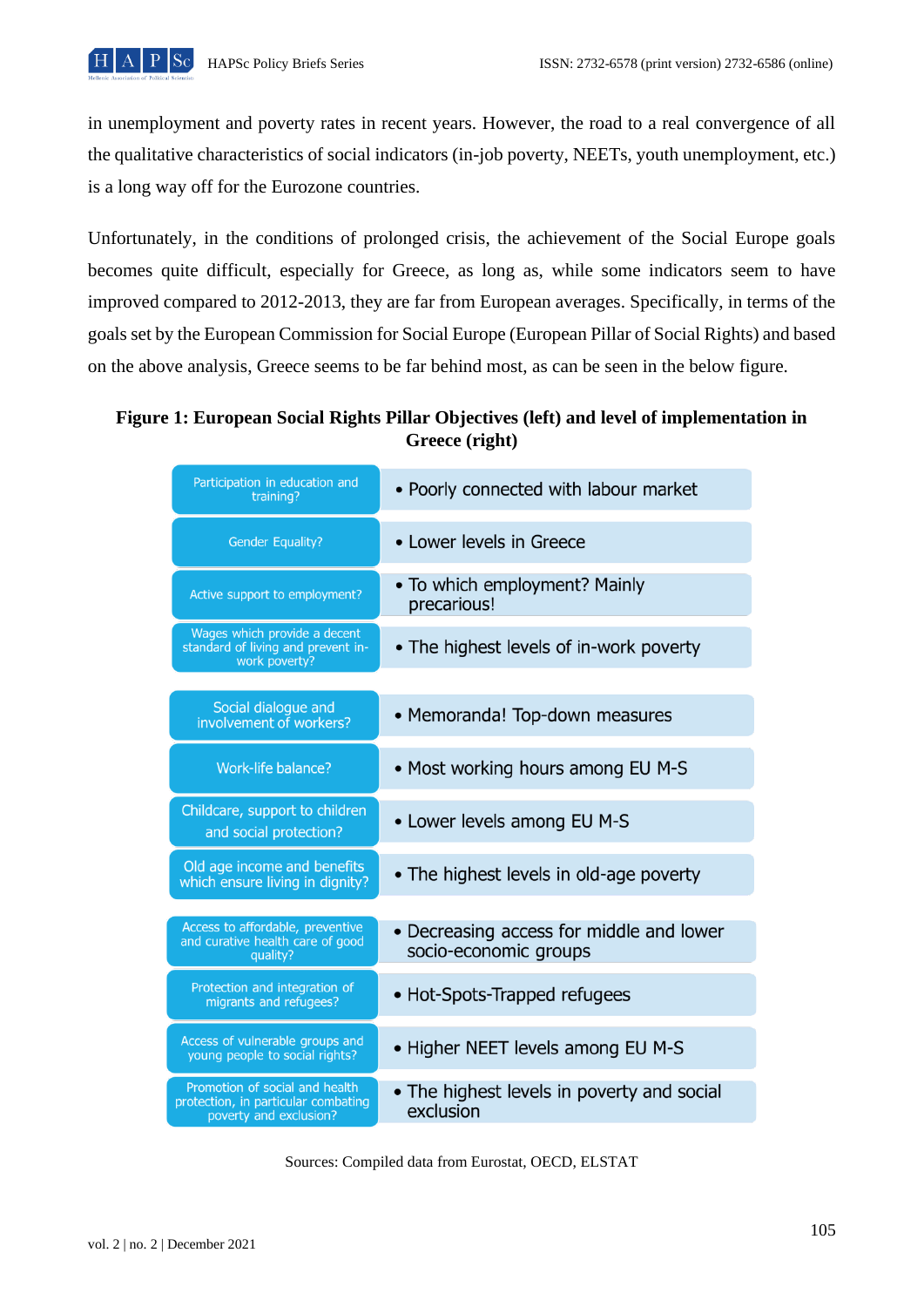

### *Brief outline of primary qualitative data analysis outcomes*

In order to analyze the impact of ordoliberalism on the implemented policies during the ten-year multidimensional crisis in Greece in the last decade, qualitative research with policy makers was conducted. Qualitative research was chosen because it presupposes a normal flow in the methods it uses, as the qualitative methods are natural (Lincoln & Guba, 1985). In addition, an introspection can be made on the personality of the interviewees in order to understand not only the beliefs but also the causes-influences that determine the individual characteristics, which is extremely important in examining policy makers and technocrats.

In addition, the semi-structured interview with 20 policy makers and technocrats from both lending institutions and the Greek authorities during the crisis, was chosen because it is a widely used qualitative research tool of data collection with flexibility in terms of questions layout as well as their format-content, as the researcher can modify them when he deems it necessary to achieve the best possible collection of qualitative data (Robson, 2010).

Analyzing the findings of the qualitative research and focusing initially on the lending institutions, it should be noted that these confirm the fact that the institutions persisted in pressures for the implementation of austerity measures in Greece in order to achieve the fiscal targets as quickly as possible. In particular, persistence in achieving the goals is in some cases described as one of the reasons that reforms were not implemented towards the functional improvement of the public sector, but focused on reducing spending to the point where deficiencies were created, affecting public institutions' functioning as well as citizens' accessibility. This persistence is described by the frequent phrases "*compliance*" and "*achieving fiscal targets*", which were combined with "*structural reforms*" to "*improve the functioning of the market and competition*". These phrases are decisive, as they are key elements of the ordoliberal approach, which prevailed in shaping austerity policies in Greece. At the same time, it should be noted that the lender institutions in many cases did not agree on the appropriate policies to be implemented, with the IMF being more rigid, as it supported the implementation of stricter austerity measures.

In general, it should be mentioned that the qualitative data highlight two dimensions in terms of austerity policies during the crisis in Greece. The first is related to reforms that all policy makers knew should have been implemented many years ago but no one undertook the political cost that was necessary and the second is related to the fact that in addition to these necessary reforms, strict adherence to commitments, led the representatives of the lending institutions to pressures in order to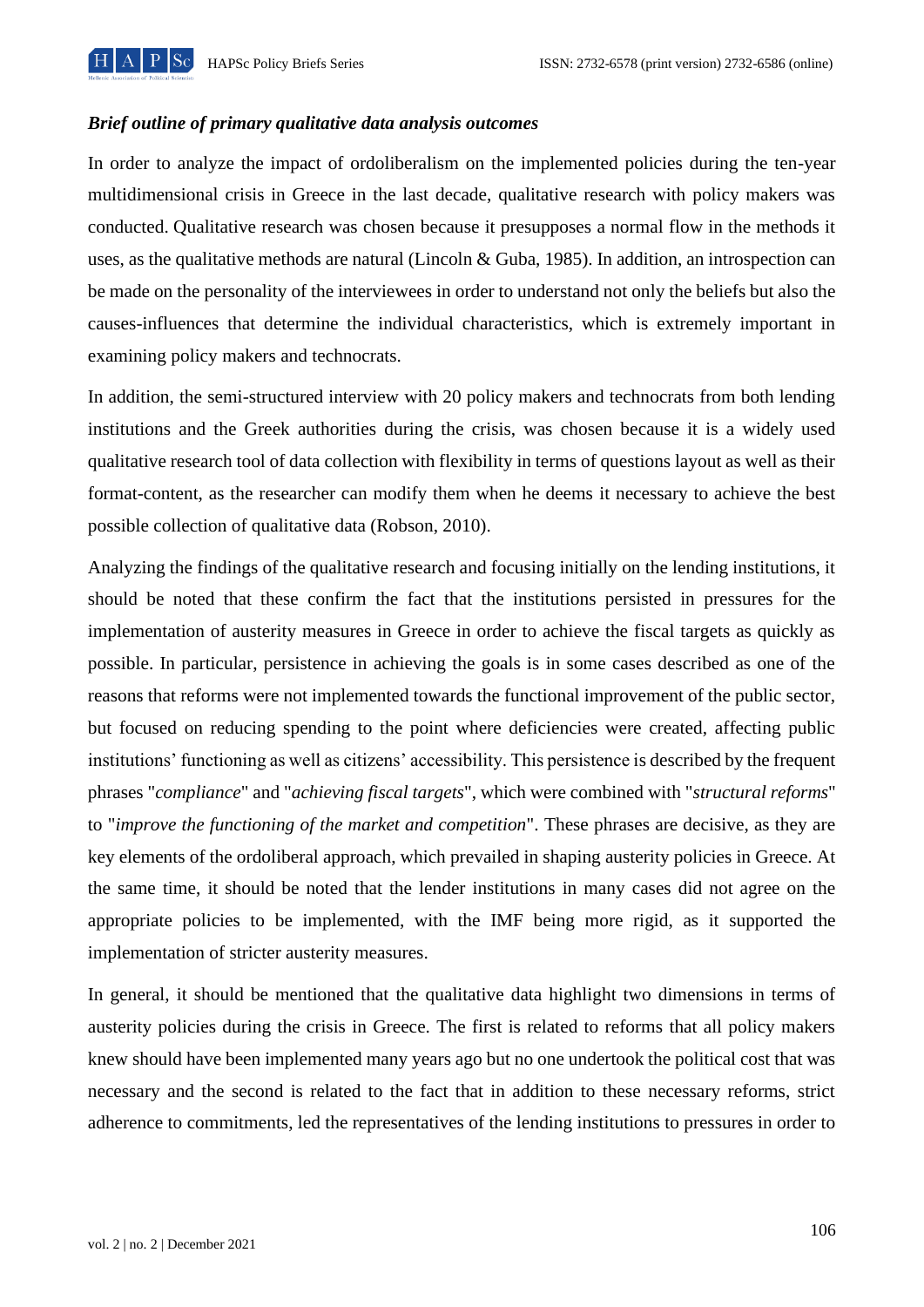

implement policies that on the one hand, affected negatively the lower socio-economic groups and on the other hand, did not led to the expected results in terms of public savings.

Policy makers of the lending institutions seem to have had to maintain a balance between the different views of the institutions and, on the other hand, to achieve the goals that had been set. They mainly emphasize on the structural reforms, such as the one for the sustainability of the social insurance system. However, the majority of respondents from lender institutions support the necessity of implementing austerity measures in Greece, as long as for years the country was not in line with the commitments of the Stability Pact, while they do not claim that this was also a result of the institutional imbalances of the Eurozone, although they highlight differences in the intensity of austerity - the extent of restrictions - with the IMF focusing mainly on internal devaluation policies and with the Commission pushing more for promoting structural reforms that would increase the effectiveness of public institutions in Greece.

#### **Conclusions**

The one-dimensional emphasis on maintaining an imperfect single currency system, with a strictly institutionalized and market-imposed fiscal framework, dependent on external lending and on the respective constant need to maintain competitiveness (a key ordoliberal strategy) will constantly create pressure on the most vulnerable economies - and societies, in terms of social prosperity - of the Eurozone region, one of which - perhaps the most vulnerable - is Greece.

In the face of all the above-mentioned problems, during the crisis, the technocrats most of the time seemed not to show the necessary attention and instead of citizens-people, they saw only numbers, as reported by some interviewees of the qualitative research. Empirically based policy-making is the one that can provide solutions, but it should also focus on qualitative indicators beyond quantitative ones so that the proposed policies meet the challenges and really promote social well-being. Of course, no Member State can operate on its own and within the Eurozone. Coordination based on the Social Europe goals should therefore be much more at the forefront in order to combine both economic sustainability and social cohesion. Without sharing the responsibility in the Member States - and therefore the burdens - and without understanding that not only burdens but also gains in a crisis are collective, a tendency to converge between the core and the periphery cannot be created. If the obstacle of German ordoliberalism is not replaced by policies of balancing economic viability and social cohesion, guided by Social Europe (Figure 2), then the next crisis, which has already hit the world (pandemic COVID-19), will create even more negative macro-level social effects, in terms of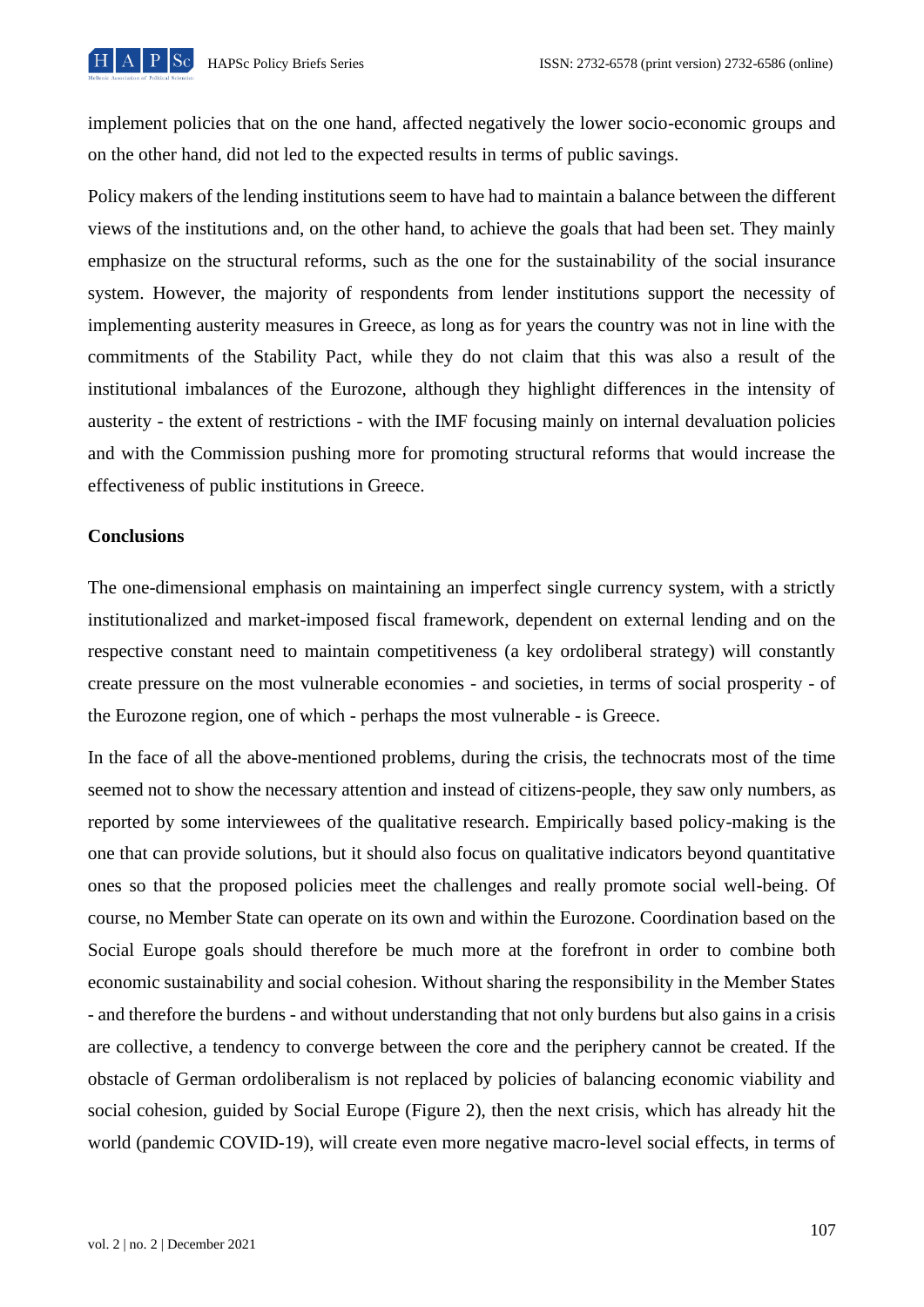

social cohesion and prosperity, especially in the vulnerable societies and economies of the Eurozone periphery.



#### **Figure 2: Social Europe context**

The current EMU structure essentially undermines the Social Europe goal and creates or perpetuates significant disparities between Member States. Despite its relatively expansionary course in recent years, the monetary policy of the European Central Bank (ECB) is primarily oriented, on the basis of statutes, towards monetary stability and not towards the promotion of growth and employment. In addition, EMU fiscal rules provide for fiscal discipline that may be detrimental to spending on social policies, employment support policies and public investments, in particular for the peripheral Member States which are facing the greatest budgetary problems. Due to the loss of the capacity to make exchange rate adjustments, wages and social policy can very easily be put under pressure to bear the brunt of the economic adjustment, ie an internal devaluation, such as the one in Greece. For example, during the debt crisis in the Eurozone, social spending cuts, privatizations, public sector wage cuts and minimum wage cuts, were demanded and imposed through fiscal adjustment memoranda in exchange for financial assistance.

The reform of European fiscal rules should include three priorities in order to overcome the harsh restrictive ordoliberal conditions and enable the countries of the Eurozone periphery to escape austerity. Initially, the debt ceiling of 60% of GDP needs to be adjusted to the new data and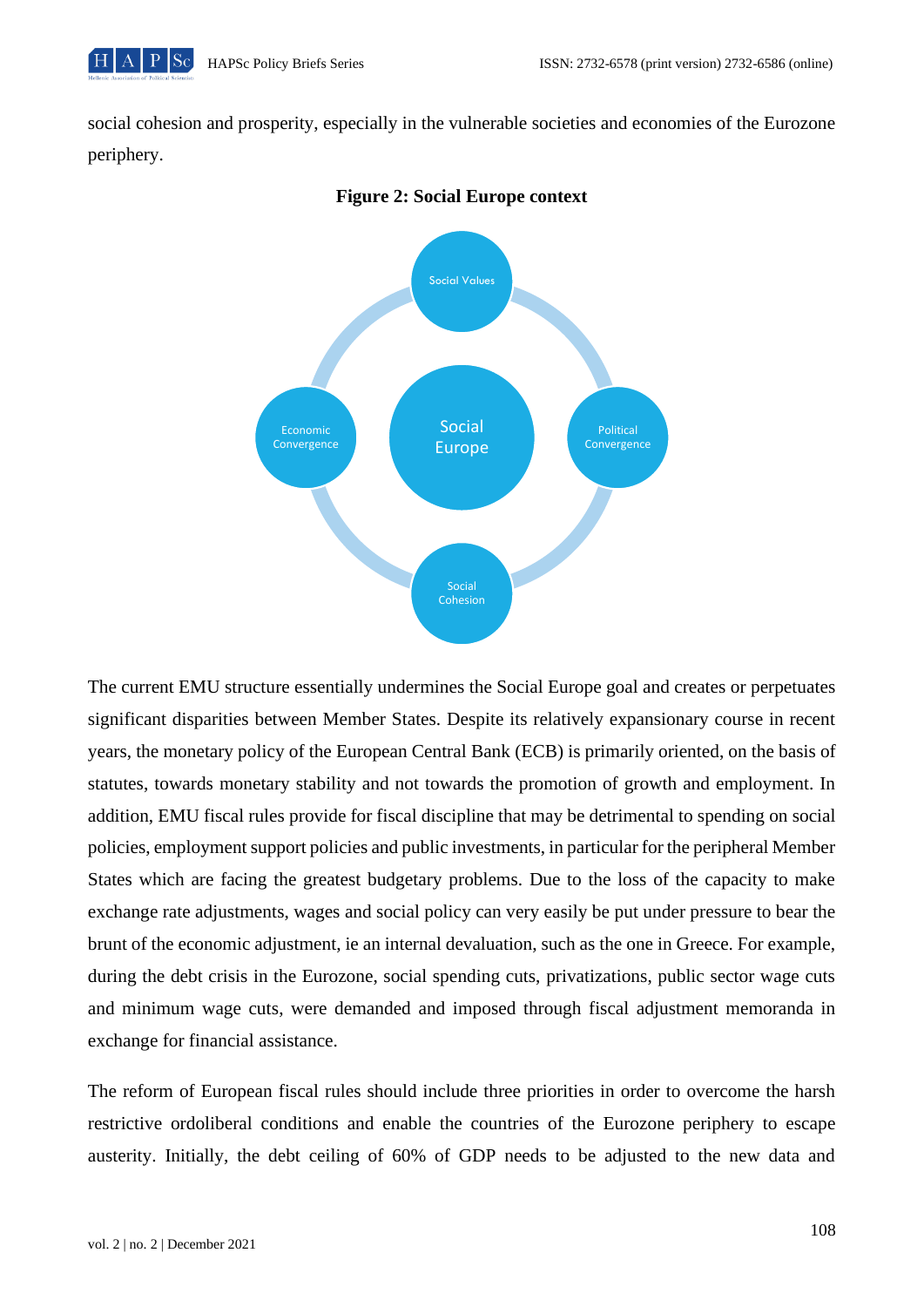

significantly increased as part of a process of reciprocity and relaxation of rules. Such a reform is necessary due to the serious and continuing increases in the public debt of the Member States, especially in the Eurozone periphery. In addition, the strict 3% of GDP deficit per year rule should be replaced by a smart spending rule that responds to economic developments and does not force states to pursue pre-cyclical austerity in times of crisis. At the same time, public investments should be excluded from the spending rule, as well as spending to support unemployment and welfare, which are important for macroeconomic stabilization (Dullien et al., 2020; Seikel & Truger, 2019).

European internal market legislation also needs to be revised to break the ordoliberal interplay and create the conditions for social welfare. The basic components of internal market law (competition law and the free movement of goods, services, capital and persons) establish a market that is essentially out of political control (Höpner, 2014), creating a framework of "supremacy" by strengthening the role of technocracy, especially in times of crisis. Resolving this problem requires either the creation of a European constitution that addresses key general issues (general constitutional objectives, institutions, powers, procedures and fundamental rights of citizens) and the rest, such as competition, will be the result of secondary law that can be transformed and is not rigid, such as the law of treaties. This will restore the supremacy of democratic politics over the internal ordoliberal market. Obviously, the implementation of such a change requires a revision of the treaties, but, as utopian as it may seem to some, it is the only direction towards a sustainable future that can reduce the gap between core and periphery and increase democratic legitimacy over technocracy.

Therefore, in order this crisis to become an opportunity towards a prosperous Eurozone - in social terms - a next step is necessary, which will enable further integration, through processes of reciprocity of obligations, within a framework of democratic legitimacy. The answer to this can only be given through a Social Europe, as discussed above. Such a strategy can reduce the distance between the core and the periphery and create the conditions for cohesion and sustainable development economic, social and ecological - in the Member States, depending on their competitive advantages and the peculiarities that characterize them.

### **References**

Atkins, R. (2011). Germany and the Eurozone: Marked by a Miracle. Financial Times, 20 September.

- Bartlett, W. & Prica, I. (2016). Interdependence between Core and Peripheries of the European Economy: Secular Stagnation and Growth in the Western Balkans. LEQS Paper No. 104/2016.
- Berghahn, V. & Young, B. (2013). Reflections on Werner Bonefeld's 'Freedom and the strong state: On German ordoliberalism and the continuing importance of the ideas of Ordoliberalism to understand Germany's (contested) role in resolving the Euro Zone crisis. *New Political Economy,* 18 (5), 768-778.